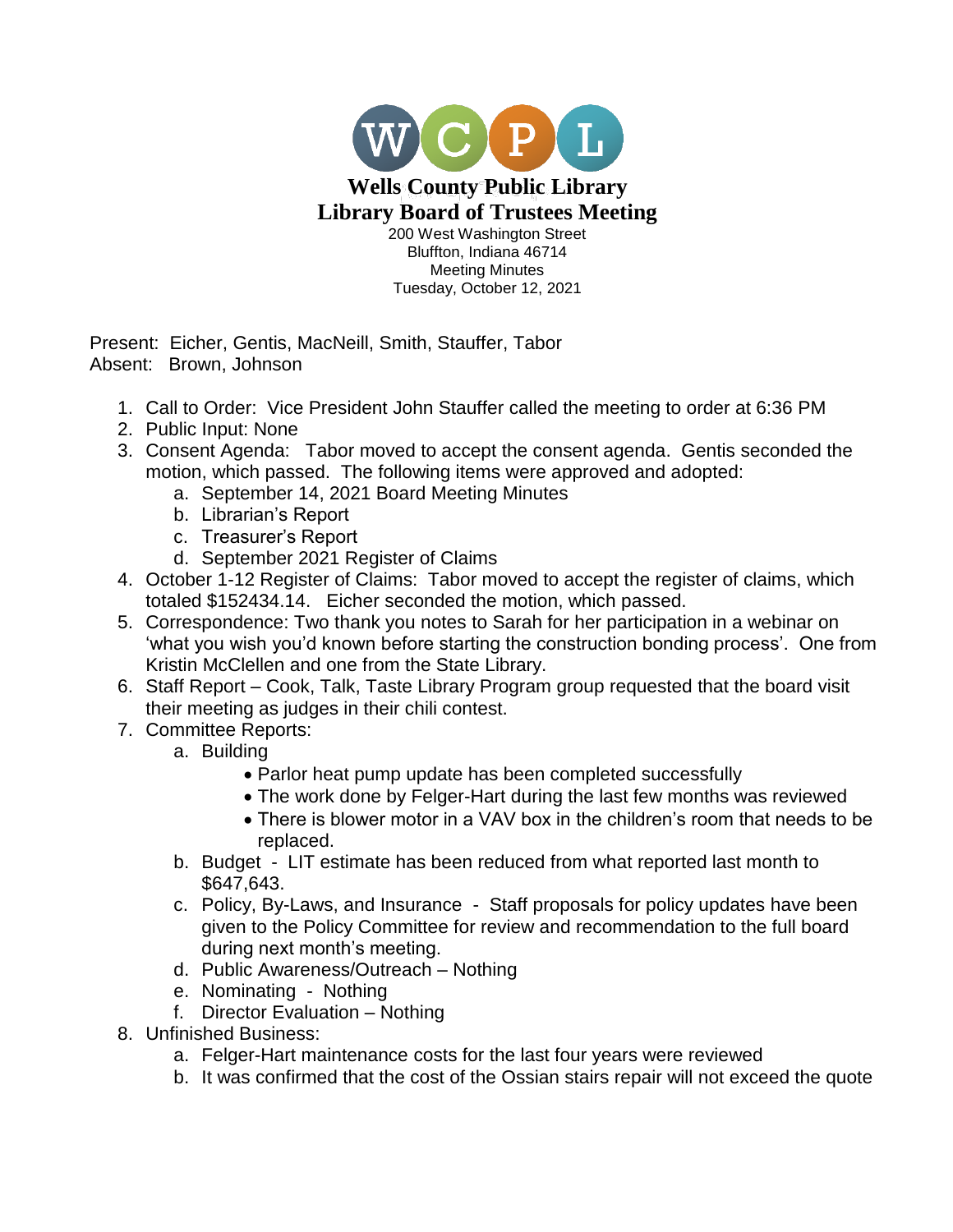- c. It was confirmed that the Board Bylaws state that the President of the board make committee assignments.
- 9. Personnel Updates: None
- 10.New Business:
	- a. Tabor moved that Form 1 and Form 3 for the 2022 budget be adopted. Gentis seconded the motion which passed.
	- b. Tabor moved that Resolution 21-09 be approved. Eicher seconded the motion which passed.
- 11. Director Updates: Library Closed: 5 pm Nov. 24<sup>th</sup> through the 26<sup>th</sup> for Thanksgiving

## **Community Meetings/Activities attended outside the library:**

Bluffton NOW! Board Meeting-did not attend this month Chamber Board meeting-did not attend due to Street Fair shelf reading Chamber Executive Meeting Rotary Meetings Wells County Foundation Grants Committee-did not meet Wells County Foundation Board

## **Meeting Updates inside the library:**

Department Head meeting –ILF Conference, Evaluations, Committees, Missing/Lost Procedures, Last Purchase Date, Long Range Plan Goals Chart 1, Word Wise: Technology, Transportation and Travel

## **Current Projects/Big Programs/News:**

**-Children's Book Festival** - Save the date for October 9. If you have kids/grandkids come out for a fun time. We are always looking for volunteers for this program, if you are interested.

**-After-Hour Pick-up –** Once school starts, I will reach out to Southern Wells' librarian to see if having pick-up lockers on site is something the school would be willing to work with us to complete.

**-One Book One County –** We have selected our OBOC title: "The Indigo Girl" by Natasha Boyd

## **Grants/Donations:**

We were awarded \$5,400 dollars in ARPA funds to purchase video conferencing equipment. This equipment will allow for a better experience with blended meetings where half of the participants are in the room and the other half are virtual. The camera is high definition and there are microphone pods that can be spread throughout the room to better capture questions and conversation. We will be using this equipment in house for meetings and programs but will also allow other organizations to use the equipment for meetings in-house.

We are allowed to pass a resolution to allow remote participation in board meetings. Is this something you as a board would be interested in now that we will have this equipment?